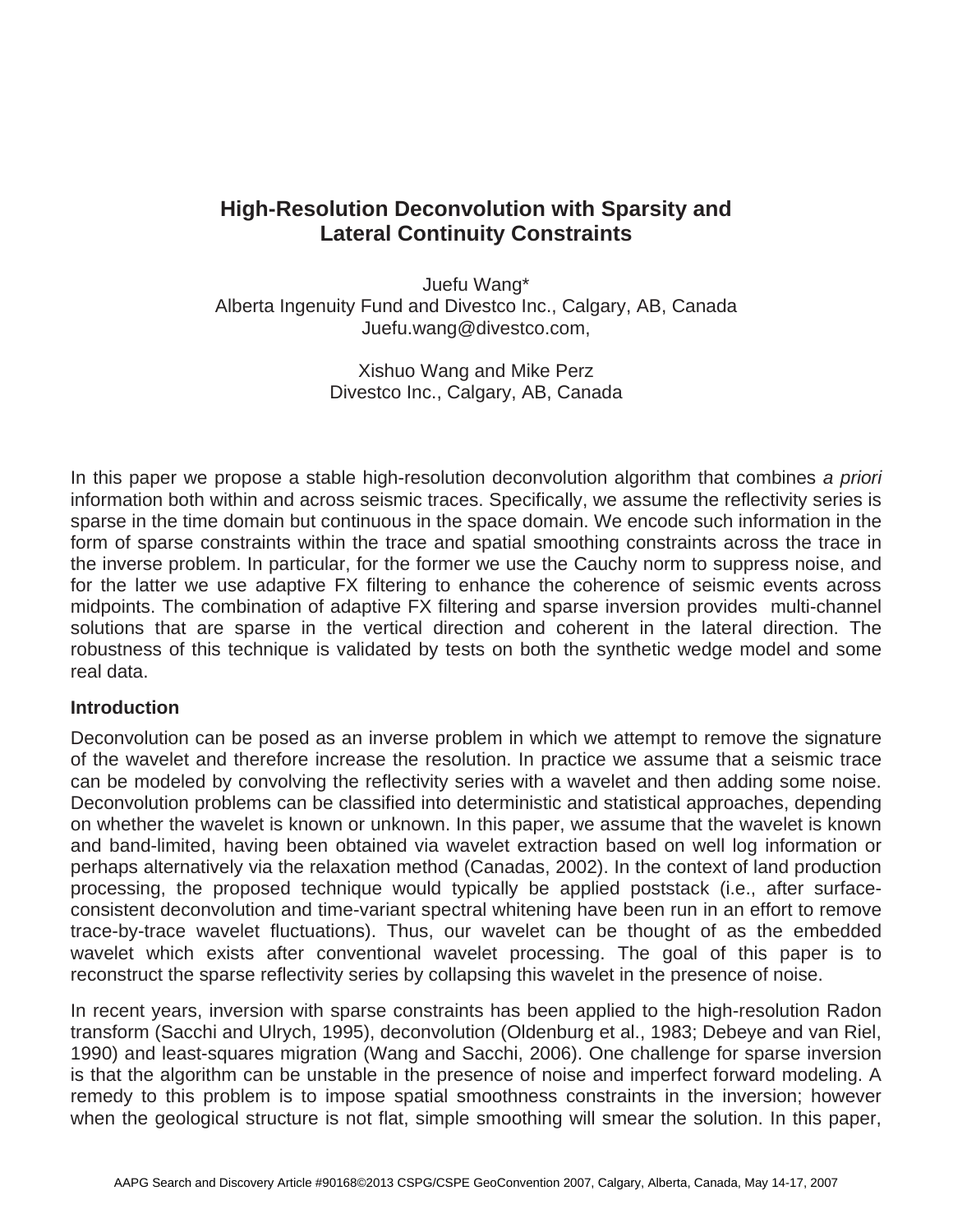we present a new approach which combines adaptive FX filtering and sparseness constraints within the inversion process in order to better preserve and enhance subtle structures.

## **Theory**

A common implementation of trace-by-trace sparse deconvolution (called "Cauchy trace-by-trace deconvolution" hereafter) solves the following cost function:

$$
J = ||W\hat{r} - \hat{s}||^2 + \lambda^2 F(\hat{r}), \qquad (1)
$$

where *W* is the convolution matrix containing the known wavelet,  $\hat{r}$  is the reflectivity trace,  $\hat{s}$  is the seismogram,  $\lambda$  is a trade-off parameter which controls the strength of the constraints, and  $F$ is a function to force sparsity. Following Sacchi and Ulrych (1995), we take *F* to be the Cauchy norm:

$$
F(\hat{r}) = \sum_{i=1}^{n} \ln(1 + r_i^2 / \sigma^2),
$$
 (2)

where  $r_i$  is the i<sup>th</sup> element of the reflectivity model, and  $\sigma$  is a scale parameter. The problem can be solved by iterative reweighted least-squares (IRLS) (Scales and Smith, 1994), and the solution at the  $i<sup>th</sup>$  iteration can be expressed in closed form:

$$
\hat{r}^j = (W^i W + \lambda Q^{j-1})^{-1} W^i \hat{s}^j,
$$
\n(3)

where *Q* is a diagonal matrix associated with the reflectivity model, and the superscripts *j* and *j-1* denote iteration numbers. The i<sup>th</sup> diagonal elements of  $Q$  are calculated by

$$
Q_{ii} = 1/(1 + r_i^2 / \sigma^2).
$$
 (4)

To make the algorithm more stable, we propose a new multi-channel cost function that embodies the simultaneous constraints of vertical sparseness and lateral continuity:

$$
J = \sum_{k=1}^{NTR} (||W\hat{r}_k - \hat{s}_k||^2 + \lambda^2 F_k((L_{FX}R)_k)),
$$
\n(5)

where  $\hat{r}_k$  is the k<sup>th</sup> reflectivity trace,  $\hat{s}_k$  is the k<sup>th</sup> seismic trace,  $F_k$  is the k<sup>th</sup> regularization function,  $L_{FX}$  is the FX filtering operator (Canales, 1984), *NTR* is the number of traces and R is the multichannel data  $(R = (\hat{r}_1, \hat{r}_2, ..., \hat{r}_{NTR})$ ). Since it is too expensive to minimize the proposed cost function directly, we break it down into small problems:

$$
J_k = ||W\hat{r}_k - \hat{s}_k||^2 + \lambda^2 F_k(\hat{z}_k), k = 1, NTR,
$$
\n(6)

where  $\hat{z}_k$  is a FX filtered version of  $\hat{r}_k$  (or the k<sup>th</sup> trace of  $L_{rx}R$ ). Below is a practical processing flow for the algorithm:

- Initialize the diagonal weighting matrices to identity matrices (i.e.,  ${}^{(k)}Q_{ii}^0 = 1, k = 1, NTR$ .)
- Solve equation 3 for each seismic trace.
- Apply FX filtering to the deconvolved traces (i.e. to the  $\hat{r}_k$  in equation 6).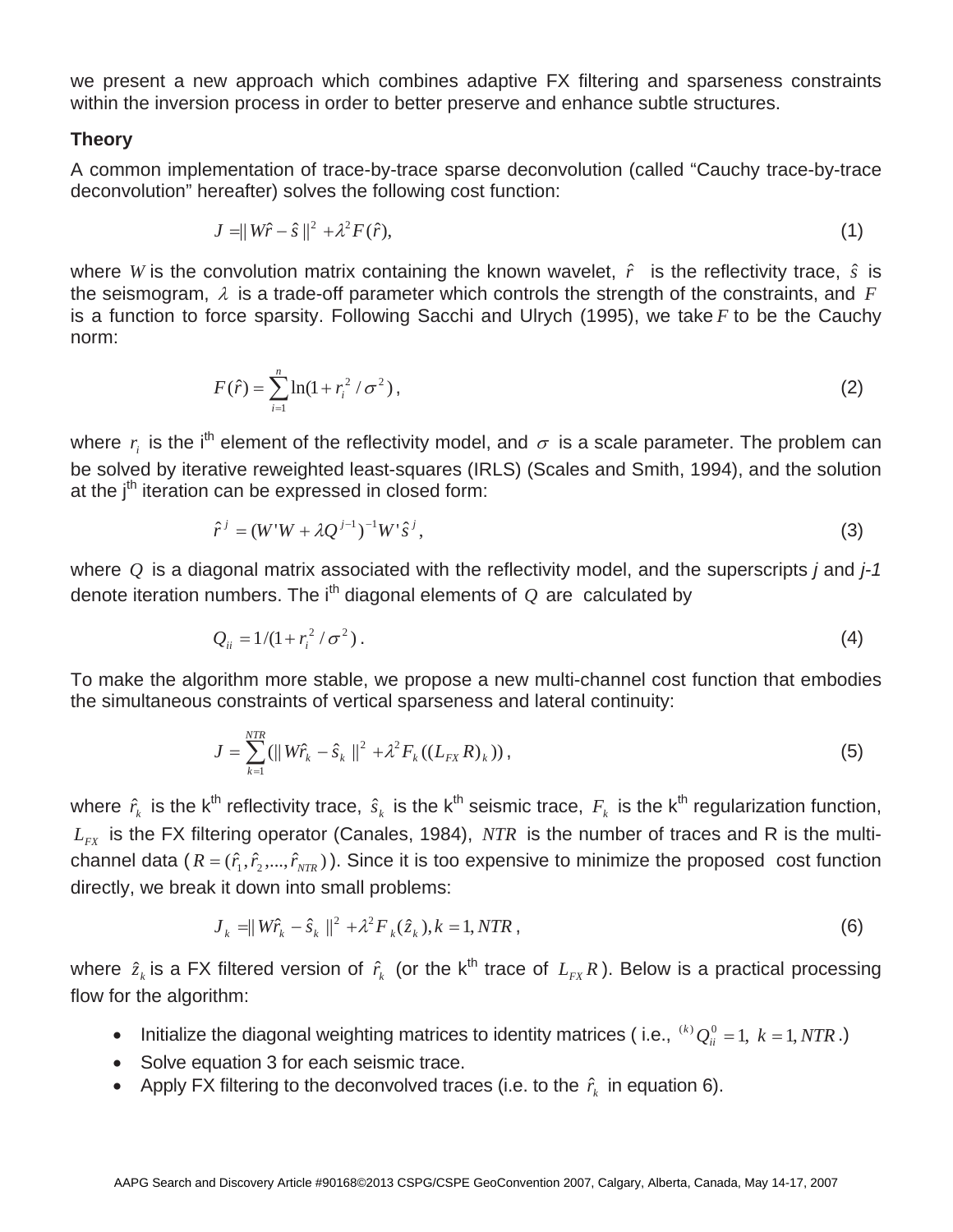Update the diagonal weighting matrices with the FX filtered traces (i.e. replace  $\hat{r}_i$  in equation 4 with  $\hat{z}_k$  in equation 6).

We repeat the last three steps for 3-4 iterations to acquire a satisfactory solution. It is clear that we do not exactly solve the multi-channel deconvolution problem (equation 5). However by adaptive FX filtering, we gradually adjust the diagonal weighting and balance the energy among neighboring traces. The following tests with synthetic and real data show that the method is robust at suppressing noise and preserving structural information.

# **Synthetic Example**

.

We evaluated the performance of the algorithm using a wedge model as input. We added significant noise to the data (S/N=2.0) (Figure 1a), then we compared the output of different processing flows. As shown in Figure 1b, the Cauchy trace-by-trace deconvolution efficiently removes the random noise. However, it also removes some coherent information. Another method (Figure 1c), FX filtering followed by trace-by-trace sparse deconvolution, preserves more signal but obviously still shows a degradation in lateral coherency. On the other hand, the proposed method provides a clean and coherent image (Figure 1d)



**Figure 1.** Wedge model data and deconvolution results by different methods. (a) Input data. (b) Cauchy trace-bytrace deconvolution. (c) FX filtering followed by Cauchy trace-by-trace deconvolution. (d) Sparse deconvolution with adaptive FX filtering implementation

# **Field data Example**

We applied the algorithm to some 3D field data. Figure 2 compares the input data (a brute stack of one inline) and the output data. The input data is quite noisy and many events look discontinuous due to some suspicious vertical disturbance. It is clear that with sparsity and lateral continuity regularization, our algorithm has dramatically increased the image quality. All events look coherent in the lateral direction, and the signature of the wavelet is efficiently suppressed.